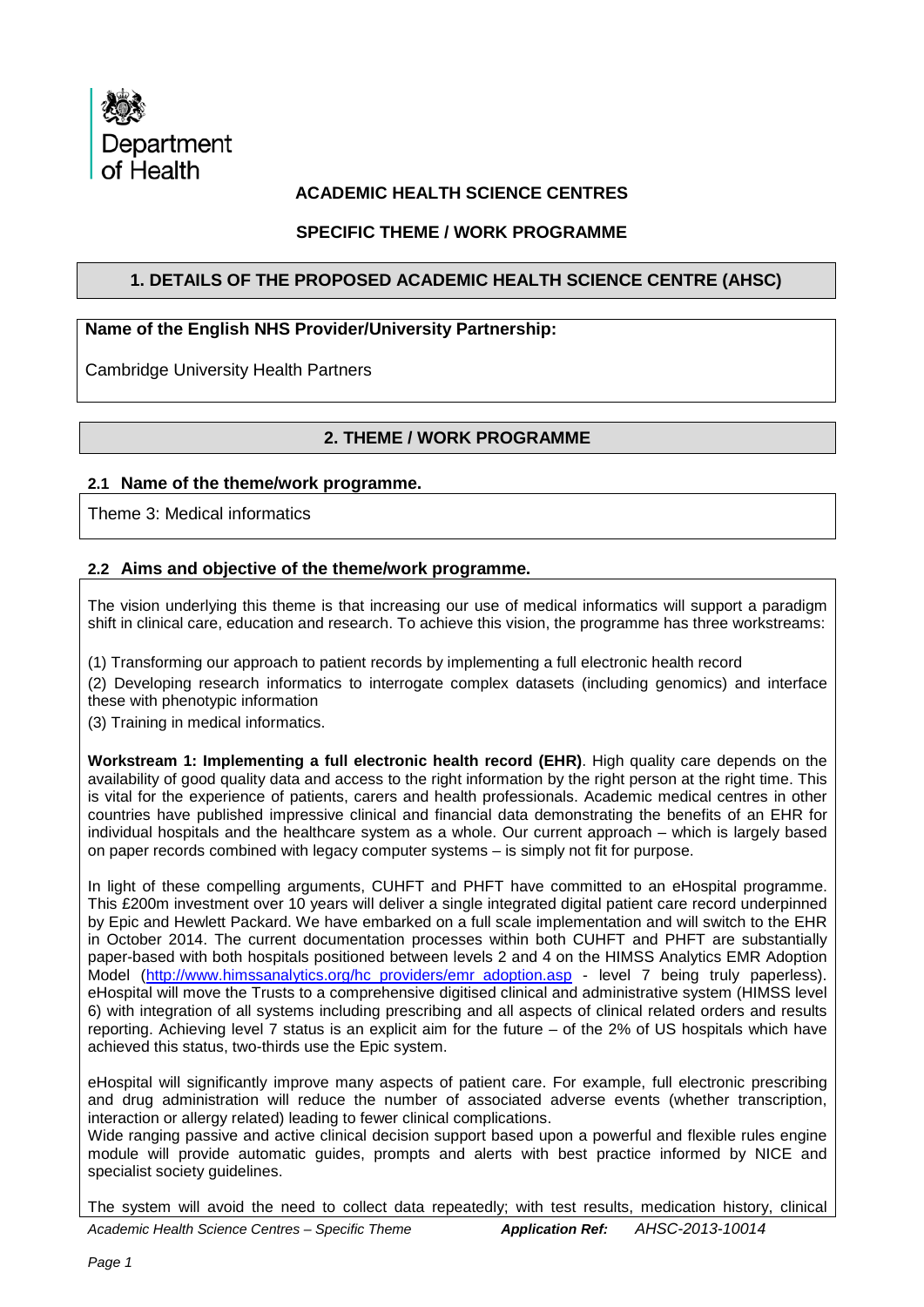documentation and treatment summaries all available in one place. Valuable clinical time, freed up by not having to look for documentation, will be redirected to delivering hands-on care.

Crucially, patients will have access to their own data from any internet connected device through the MyChart patient portal so engaging them in helping to define and shape their own healthcare going forward. This will include the ability to enter their own data for clinical review e.g. medication, blood glucose monitoring, home peak flow measurements etc.

Operationally, the presence of near real time reporting linked to clearly defined outcomes will mean that clinical services will for the first time be able to truly monitor their performance so enabling a spiral of continuous improvement informed by accurate analysed data. In time with linkage to the Trusts' risk management systems, the effect on patient safety will be profound.

Suitable governance frameworks will be put into place to facilitate the use of identifiable, pseudoanonymised or fully anonymised datasets for clinical and research use. eHospital will then form the platform on which CUHP will embed evidence based clinical decision support (medical, nursing, pharmacy related etc.) linked to local, regional, national and specialist guidelines. This will ensure that clinicians will "do the right thing" when caring for patients, and also provide them with the ability to explore and understand the rationale guiding these approaches.

Almost all of the data captured within Epic will be structured and / or coded. All clinical signs / symptoms / diagnoses will automatically be converted to ICD-9, ICD-10 and SNOMED CT with documentation structured according to the recently published Academy of Medical Royal College guidelines [\(http://www.rcplondon.ac.uk/resources/standards-clinical-structure-and-content-patient-records\)](http://www.rcplondon.ac.uk/resources/standards-clinical-structure-and-content-patient-records). In addition CUHP will be able to create its own discrete, reportable data elements and to embed these fields into forms, questionnaires and note templates.

**Workstream 2: Developing research informatics**. Increasingly addressing biomedical research questions requires computational approaches and sophisticated bioinformatics. A striking example, in which Cambridge is an internationally leading position, is exploiting the power of next generation sequencing approaches and interfacing the genomic data from pathogens, humans with rare diseases, and cancers with clinical datasets and phenotypic information. This is necessary to understand disease mechanisms, and develop diagnostics and novel therapeutics. To address this we are building a critical mass of bioinformatics expertise with resource embedded in research teams. We are investing in new academic posts in medical informatics (Chair, Reader, University Lecturer) and biostatistics (Chair) to further enhance the clinical school's academic strengths in this area (led by Professors Tavare and Richardson). We also plan to expand and relocate the computational infrastructure of the School of Biological Sciences (SBS) and the SCM for data analysis, integration and storage to a single dedicated facility that will significantly decrease costs and increase access and data sharing. In addition, the University has a major investment programme in high-performance computing and secure data storage.

The full potential of linked phenotypic and genotypic data will only be realised if there is linkage between systems across our research and clinical organisations. CUHP, though the NIHR Cambridge BRC is leading on two related initiatives that will develop methods to achieve this. Through the NIHR BioResource Cambridge is supporting and providing expertise to participating centres to identify and implement effective platforms and process-driven informatics strategies to provide data linkage. The Rare Diseases Translational Research Collaboration is being led by Cambridge and Newcastle and is developing information systems which will be based on a "hub and spoke" model, where the hub will be a patientfocussed disease database, and the spokes will be deep-phenotype databases and genotype repositories held by collaborating organisations. Underpinning these initiatives is the NIHR Health Informatics Collaboration, which has an overarching objective to enable an environment where the NHS, academia, industry and patients work collaboratively to capitalise on the advantages of data sharing.

At a local level CUHP will ensure that clinical information in eHospital and CPFT's Case Register Interactive Search (CRIS) has a link anonymised connection to relevant genomic sequence databases. This will build on two related informatics initiatives in the interpretation of clinical and genetic data developed at the European Bioinformatics Institute (EBI; http://www.ebi.ac.uk) and the Wellcome Trust Sanger Institute in partnership with CUHP investigators; the Database of Chromosomal Imbalance and Phenotype in Humans Using Ensembl Resources (DECIPHER, (http://decipher.sanger.ac.uk) and the Deciphering Developmental Disorders (DDD, http://www.sanger.ac.uk/research/areas/humangenetics/ddd/) Project.

To ensure that data can be shared appropriately, we will develop a 'medical informatics hub' comprising NHS eHospital analysts and BRC staff to deliver an unparalleled feed of structured model-based clinical data to researchers with all appropriate governance and ethical frameworks in place. Configuration of the system to accommodate research-based workflows eg the ready identification of patients for research studies, the ready identification of episodes that might constitute a study-related adverse event etc. will substantially enhance investigator-led and industry-sponsored clinical trial based activity. In addition, the

*Academic Health Science Centres – Specific Theme Application Ref: AHSC-2013-10014*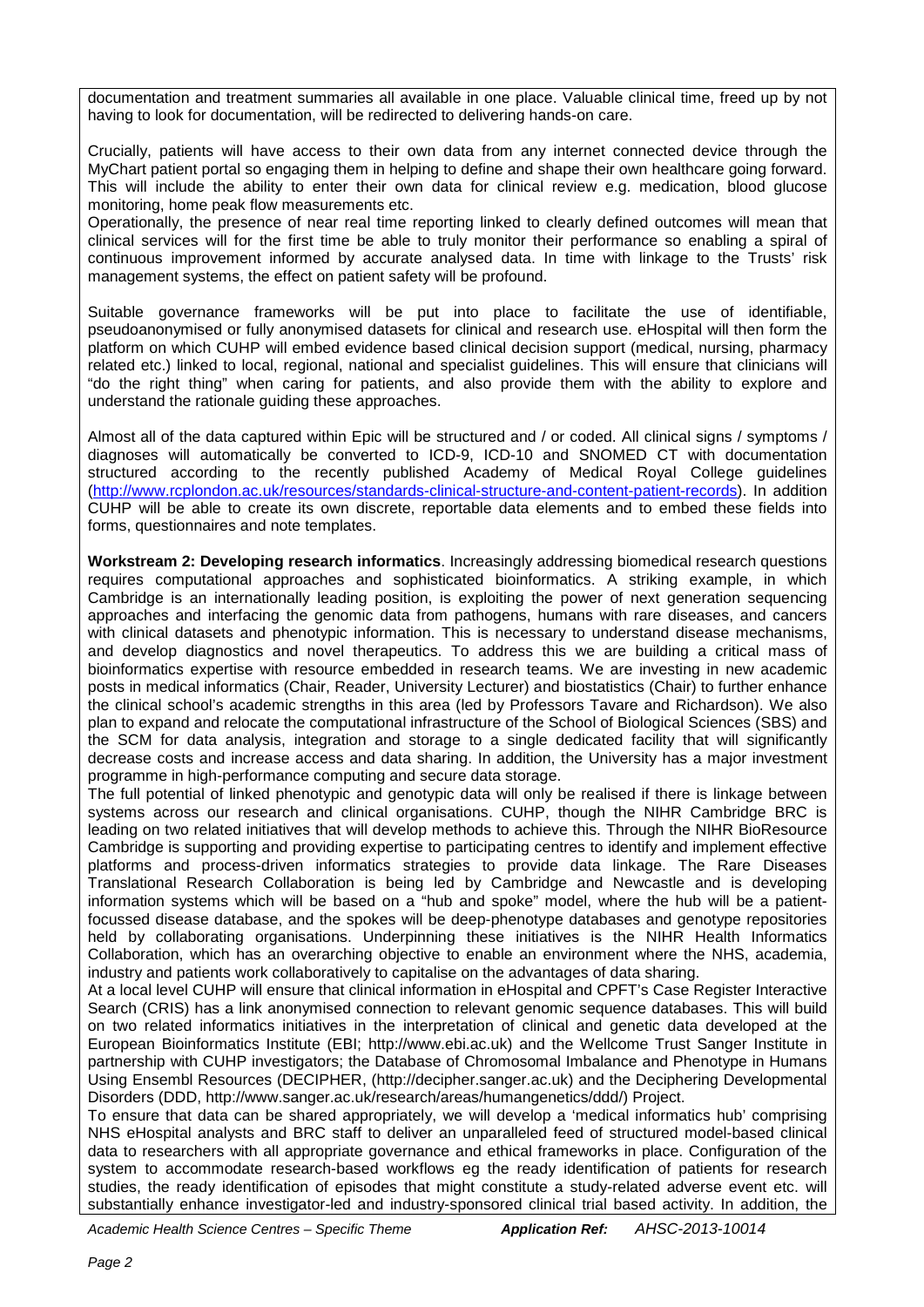system will also record consent for research use of clinical data and there is functional integration available with clinical trials management systems using industry-accepted IHE (Integrating the Healthcare Enterprise) profiles that ensure interoperability between EHRs and research systems.

An important aim of this workstream is to ensure that we exploit the opportunity to build on a comprehensive EHR. Our strategy will be to build infrastructure around Epic for research data services and particularly to develop collections of models and tools, together with the University of Oxford. The implementation will be as open source software and we will work with the informatics community in the UK to achieve collaborative resource development. This approach will be significantly faster than attempting to replicate Epic functionality in multiple existing systems and will provide significant gains from the much higher investment in the eHospital project.

**Workstream 3: Training in medical informatics**. There is a pressing need to increase training capacity in computational approaches for young clinical and non-clinical informaticians / researchers to underpin "the spiral of continuous clinical improvement" as well as the current research challenges, and over the longer term, to establish stable career pathways and research leaders in these areas. In response to the growing need for data analysis and data management training for all basic and medical researchers, the SBS has recently committed substantial resources to the relocation and expansion of the University of Cambridge bioinformatics training facility facility. This investment more than doubles the current capacity and will accommodate up to 50 students at any given time in a flexibly configurable teaching suite. The SBS has also increased academic capacity to extend the service and implement new courses to fulfil the need of students and research staff across the University. Such courses utilising clinically relevant datasets (to include issues of ethics, access privileges and encryption alongside data handling and integration) will use examples from the informatics hub to support clinically-related projects that will be co-supervised with computational and bioinformatics investigators in SBS. As an example, in a recent Part II SBS project we generated an ontology of dermatological disease (DermO), exploiting cutting-edge semantic approaches to produce a structured terminology that can now be applied to both patient care and research problems integrating disease information from a range of domains including pharmacogenomics. Using DermO, components of diseases can be disaggregated into their constituent manifestations for automated interference reasoning and machine learning applications as well as data extraction from EHRs. The tool can now be applied to phenotype-based integration of disease information with other domains such as drug effects to support drug repurposing and novel therapeutic applications, and also used to identify phenotypic relationships between known diseases providing information on common underlying pathways.

### **2.3 Description of how the proposed theme or work programme will contribute to the aims of the AHSC.**

CUHP is committed to driving the open use of clinical and related data in innovation and research in the health sciences, and supporting improved and novel care and enhanced productivity in healthcare.

**2.4 Description of how the proposed theme or work programme will contribute to the further integration of research, health education and/or patient care and how this will lead to improvements in patient care.**

All clinical data including CUHP defined elements are to be exported daily to a SQL Server-based reporting system and to a 'dimension fact' based data warehouse. The currently progressing acquisition of an NHS Interoperability Toolkit certified data integration engine will further facilitate the linkage of this clinical data with other datasets including public health, social care, genomic and others as and when such datasets become available and accessible to the Trusts.

The fact that eHospital will provide for all clinical staff to securely access at any time, and from any location, a single care record for each patient, entering data in a structured and coded manner means a paradigm shift in the quality of routinely collected clinical data in terms of its usability and meaning for driving clinical care, education, training and research. Linked with the development of the Cambridge Biomedical Research Centre medical informatics theme and the opportunities presented by the strengths of the wider University provides an unparalleled infrastructure and environment on which to further the declared aims of CUHP and drive our agenda of local integration for global impact.

## **2.5 Description of how the theme/work programme will involve and enhance multidisciplinary and multi-professional working.**